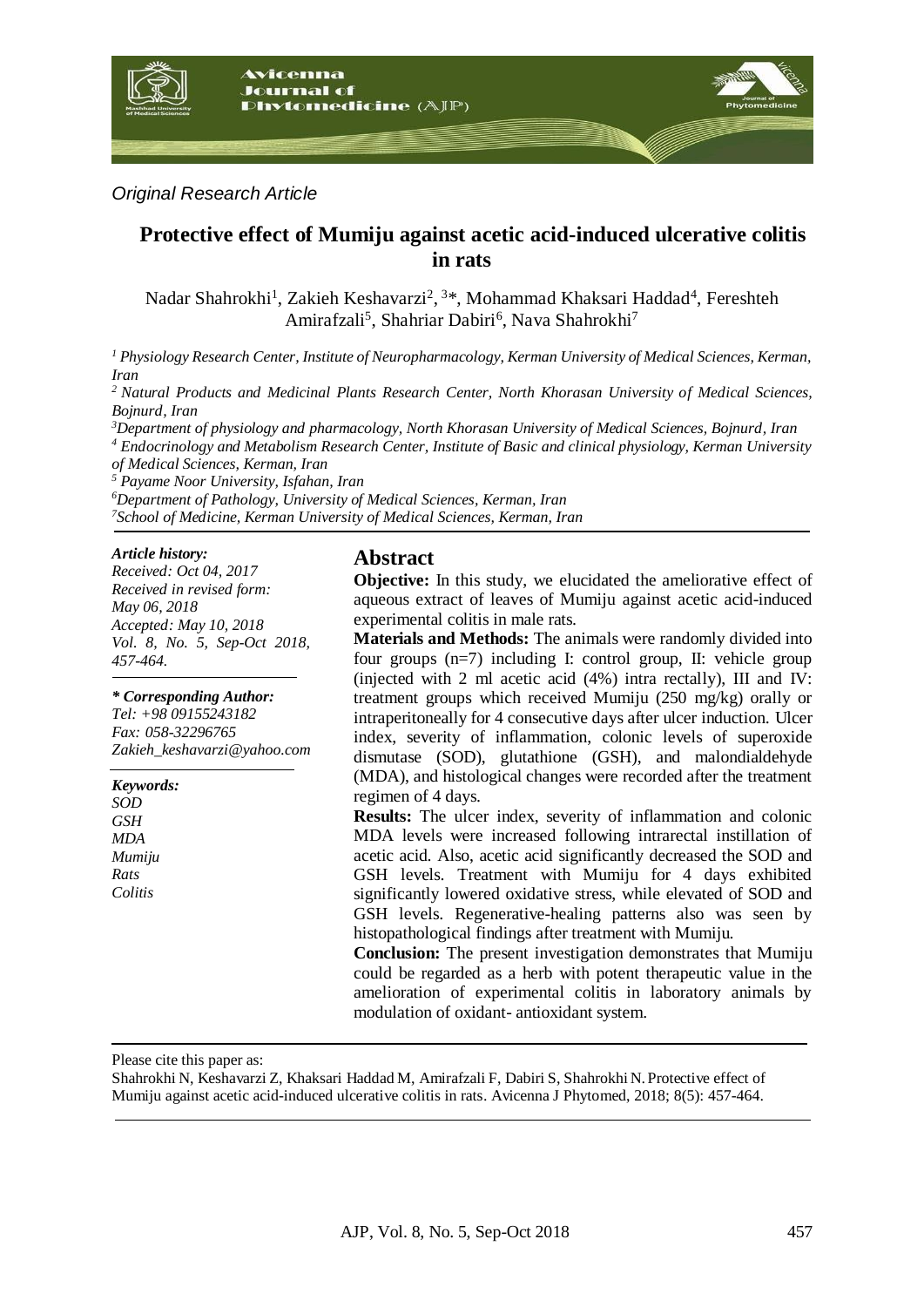# **Introduction**

Ulcerative colitis and Crohn's disease are chronic, relapsing, immune-mediated disorders that are collectively referred to as inflammatory bowel diseases (IBD). Etiology and pathogenesis of IBD remain unclear, although environmental factors, along with genetic factors, are suggested to be involved in IBD pathogenesis (Fiocchi, 1998; Loftus, 2004). Prolonged or insufficient activation of the intestinal immune system contributes to the pathological events of chronic mucosal inflammation (Sartor, 1997). A growing number of scientific papers suggest that inflammatory bowel diseases originate from an abnormal immune response to normal bacterial flora. Deregulated immune system activation results in the overproduction of reactive metabolites of oxygen and nitrogen that will induce intestinal and colonic injuries and dysfunctions observed in IBD. In many studies, it has been shown that antioxidants can ameliorate the ulcerative colitis (Nosalova et al., 2000).

A number of chemical drugs are available for treatment of peptic ulcer, but some side effects and drug interactions make them difficult to use. Thus, development of new anti-ulcer drugs, and search for novel molecules have been extended to herbal drugs that would offer better protection and can decrease the relapse rates(Ghannadi et al., 2011; Ghosal et al., 1988). Iran has a unique climatic condition that contributes to the growth of a wide range of medicinal plants (Goel et al., 1990).

Mumijo, also known as Shilajit, Salajit, Shilajatu, Mumi, or Mummiyo originates from the snow petrels, *Pagodroma nivea*. It is a pale brown to blackish-brown exudation of variable consistency extracted from layers of rocks in many mountain ranges of the world (Agarwal, 2007). Mumiju is a famous traditional medicinal herb used for the treatment of different diseases. Mumiju has shown beneficial effects for treatment of gastrointestinal disorders (Shakurov, 1965; Kel'ginbaev, 1973), bone pains and fractures (Mirza, 2010; Garedewa, 2004). The Asian Mumiju contains 20% minerals, 15% protein, 5% lipids, 5% steroids and also some carbohydrates, alkaloids and amino acids (Aiello, 2011; Ghosal, 1993). Also, this substance has exhibited memory improving, neuroprotective, antiinflammatory and anti-oxidant effects (Spassov, 1994; Bhattacharya, 1995). It is assumed that biological effect of Mumiju is due to the presence of di-benzo-alphapyrone, humic acid and folic acid substances (Agarwal, 2007; Bhattacharya, 1992).

Until now, the probable modulatory role of Mumiju in colon inflammation has not been declared; hence, we designed the current examination to assess the possible modifying effect (s) of Mumiju extract on acetic acid-induced ulcerative colitis in male rats.

## **Materials and Methods Animals**

In this study, male Albino N-Mary rats, with a mean weight of 180-250 g, were under constant environmental conditions with equilight and dark cycles and had free access to a proper diet chow and water ad libitum. All animals were handled according to the guidelines approved by the Animal Care and Use Committee of Faculty of medicine, Kerman University of Medical Sciences, Kerman, Iran.

## **Preparation of the extract**

Mumiju was prepared from the local residents of Sardoiyeh in Jiroft, Kerman, Iran. After at least 2-3 times washing, it was dried, powdered and dissolved in normal saline (to obtain a concentration equal to that being used by local residents). Then, it was placed on shaker for 24 hr, centrifuged (at 5000 g for 10 min) and sterilized in an autoclave. The prepared powder was finally dissolved in normal saline in order to be injected at the dose of 250 mg/kg/day. All the test samples were administered by oral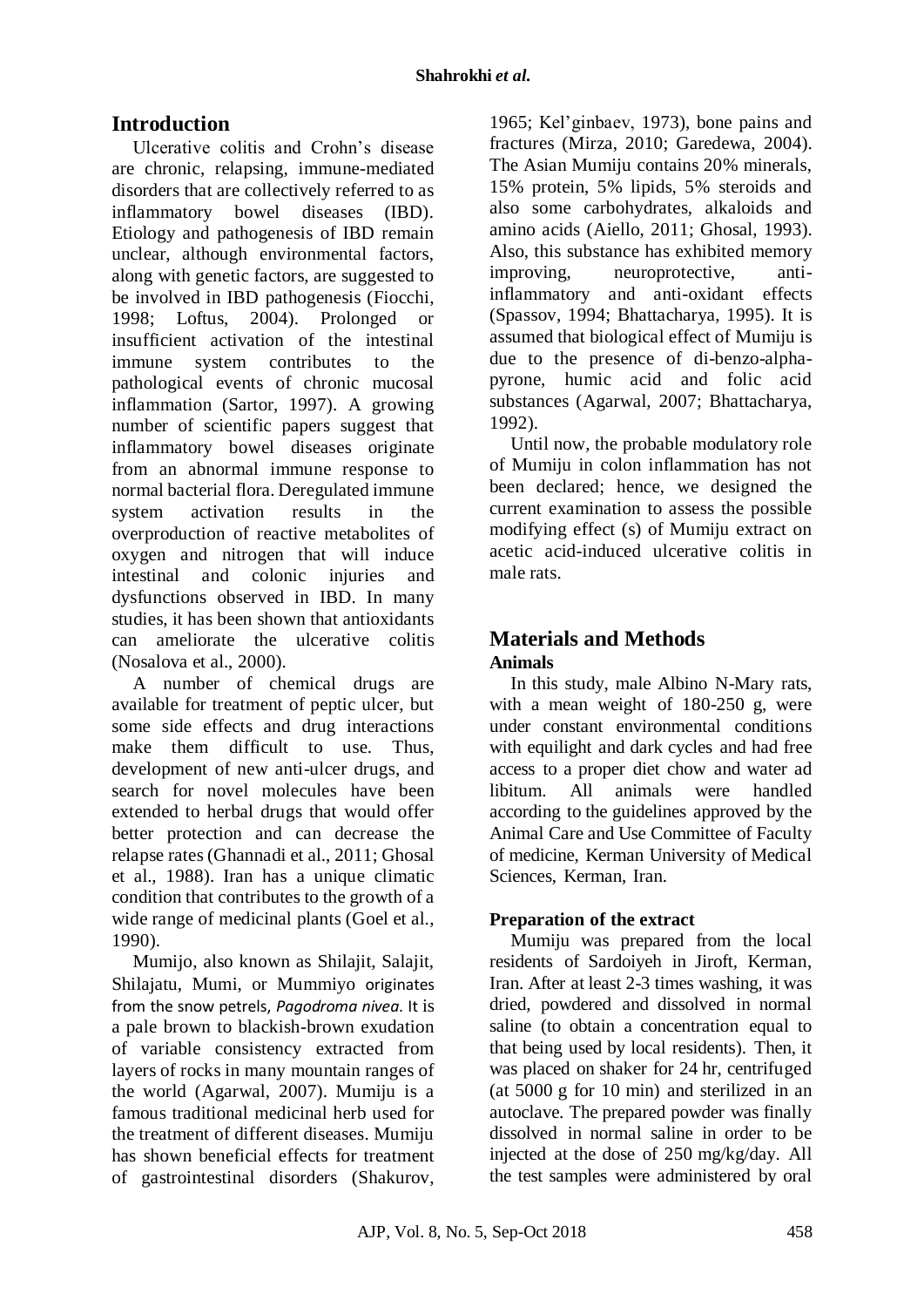gavage or intraperitoneally in a volume of 2 ml, once a day to each rat (Phaechamud et al., 2008; Ghaaazi et al., 2018).

### **Induction of colonic inflammation in rats**

All animals were fasted overnight, with access to water ad libitum, before induction of colitis and were anesthetized by ether inhalation. A polypropylene tube with 2mm diameter was inserted through the rectum into the colon to a distance of 8 cm. A solution of two ml acetic acid (Merck, Germany): saline (4%, v/v) was instilled. The rats were then maintained in a Trendelenburg position for 30 sec to prevent early leakage of the intracolonic instillation (Keshavarzi et al., 2014).

### **Animal grouping**

Adult male rats were randomly divided into five groups (7 rats in each) as follows: I: control group without induction of colitis (intact group); II: vehicle group in which rats received equal-volume of Mumiju vehicle (normal saline 2 ml/kg, orally) after ulcer induction and III and IV: treatment groups that received Mumiju (250 mg/kg) orally (gavage) or intraperitoneally (IP) in a volume of 2 ml for 4 consecutive days after ulcer induction. On the 4th day after colitis induction, all these treatments were given for four days by using oral gavage or intraperitoneally (Shahrokhi et al., 2015).

### **Assessment of colon macroscopic damage**

A segment of the colon, 8 cm in length and 3 cm proximal to the anus was excised, opened longitudinally and washed in saline buffer. These tissue specimens were weighed. A pathologist who was unaware of treatment conditions recorded macroscopic and histological damages. The criteria for macroscopic evaluation relied on a previously validated scoring system (0-4) (Morris et al, 1989). The scores were: 0=no ulcer; 1=mucosal erythema only; 2=mild mucosal edema, slight bleeding or slight erosion; 3=moderate edema, bleeding ulcers or erosions; and 4=severe ulceration,

erosions, edema and tissue necrosis. Ulcer area was measured using 3M® scaled surgical transparent tape, which was fixed to a light and transparent sheet. Each cell on the tape was  $1 \text{ mm}^2$  in area and the number of cells covering the ulcerated area of each specimen was counted. Ulcer index was measured by summing the ulcer score and the ulcer area of each tissue specimen. Ulcer index was calculated according to the following formula:  $UI=UN+US+UA \times 10^{-7}$ <sup>1</sup>, where UI=ulcer index, UN=ulcer number, US=ulcer score, and UA=ulcer area.

### **Assessment of colon histological damage**

For histological examination, colon tissues were separately fixed in 10% formalin, dehydrated, paraffin embedded, processed, sectioned as 4 um-thick sections, and stained with haematoxylin and eosin (HE). Inflammation severity (0=none, 1=slight, 2=moderate, and 3=severe) was assessed in HE-stained, coded sections using a validated scoring scheme described by Cooper et al (Cooper et al., 1993) and Dieleman et al (Dieleman et al., 1998) with some modifications. The stained sections of colon were examined for any inflammatory changes like infiltration of the cells, necrotic foci and damage to tissue structures like payers patches, damage to nucleus. Crypitis, crypt-abscess, goblet cells depletion and also inflammatory cells infiltrates in the lamina propria and colonic wall were estimated.

### **Biochemical studies**

The rest of the colon was used for the assessment of superoxide dismutase (SOD), glutathione peroxidase (GPX) and lipid peroxidation (malonaldehyde (MDA)) levels. The samples (n=7) were homogenized in  $10\%$  (w/v) of ice-cold potassium phosphate buffer (pH 7.4) using Elvenjan homogenizer (Remi Motors Ltd., Mumbai). Lipid peroxidation (LPO) was evaluated by measuring MDA using thiobarbituric acid method described by Ohkawa et al. (Ohkawa et al, 1979), and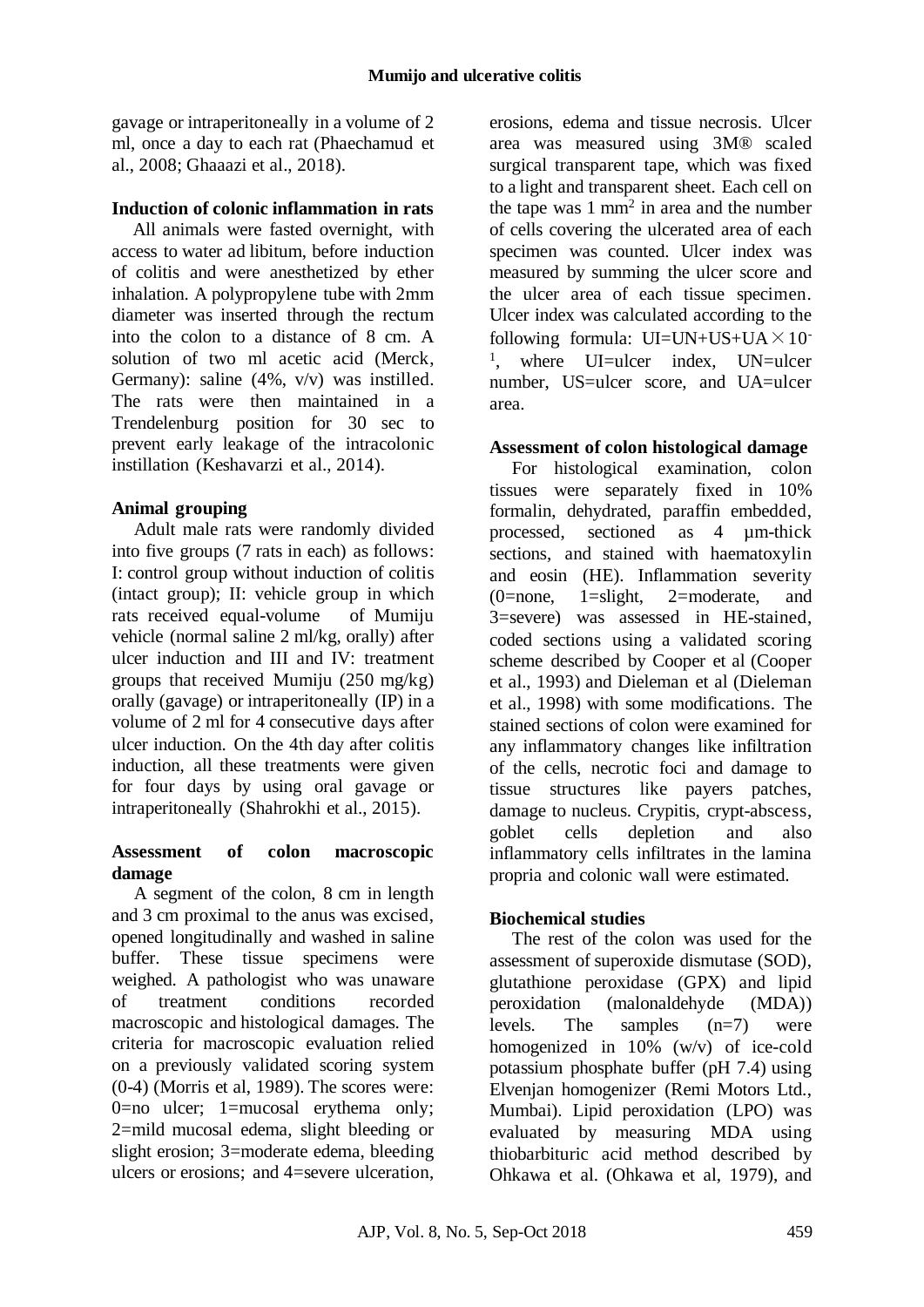expressed as nmol/mg protein. GPX and SOD content were also measured using the Randox assay kits, and the content of GPX and SOD were given as  $U/\mu$ g protein. Estimation of protein content follows the method of Lowry et al. (Lowry et al., 1951).

#### **Statistical analysis**

The values were expressed as mean±S.E.M. The statistical analysis was carried out by one way analysis of variance (ANOVA) followed by multiple comparison test of Tukey–Kramer. P values <0.05 were considered significant.

### **Results**

#### **Biochemical studies**

Intra-rectal administration of acetic acid significantly increased concentrations of MDA  $(0.82 \pm 0.01 \text{ mmol/mg}, p < 0.001)$ , while decreased SOD  $(2.93\pm0.04 \text{ u}/\mu g)$ , p<0.001) and GPX levels (76.23±0.41  $u/\mu$ g, p<0.001) in colonic tissue compared to normal control rats. In terms of SOD and GPX activities, Mumiju-treated groups showed significant increases in comparison to the vehicle group  $(p<0.001)$ . In Mumiju groups, MDA levels were significantly lower than those of the vehicle group (p<0.001). Treatment with Mumiju at 250 mg/kg significantly ( $p<0.001$ ) reduced the alterations in these biochemical parameters and restored them to the normal levels (Figure. 1-3).

#### **Ulcer index**

The mean ulcer index of vehicle group was 702±8.66 mm<sup>2</sup> which showed high ulcerogenic effect of acetic acid. Treatment with Mumiju (250 mg/kg) for 4 days, decreased the ulcer index following administration via both routes  $(56.19 \pm 2.88)$  $mm<sup>2</sup>$  and  $45.84 \pm 1.62$  mm<sup>2</sup> for Mumijugavage and Mumiju-IP, respectively)  $(p<0.001)$  as compared to vehicle group (Figure 4).



Figure 1. MDA levels at different groups. Data are presented as mean±SEM. \*\*\*: p<0.001, vehicle group vs other groups.



Figure 2. SOD levels (U/µg protein) in different groups. Data are presented as mean±SEM. \*\*\*: p<0.001, vehicle group vs other groups.





#### **Inflammation severity**

Acetic acid induced a vigorous inflammatory response  $(3\pm 0.3)$  in vehicle group. Treatment with Mumiju (250 mg/ kg) for 4 days, decreased this inflammation following administration via both routes  $(0.25\pm0.1$  and  $0.3\pm0.1$  for Mumiju-gavage and Mumiju-IP, respectively)  $(p<0.01$  and p<0.05, respectively) as compared to vehicle group (Figure 5).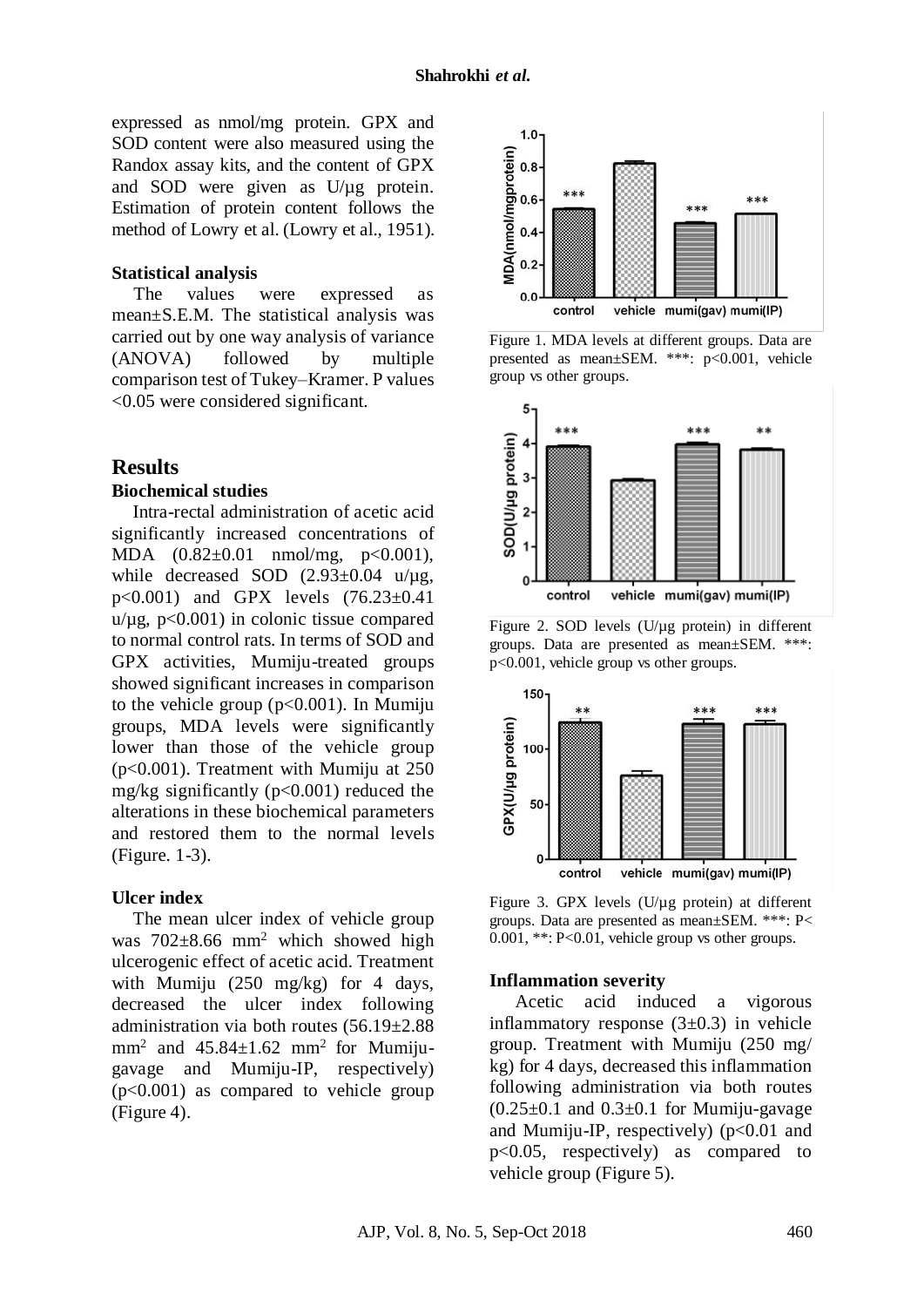#### **Mumijo and ulcerative colitis**



Figure 4. Index ulcer  $(mm<sup>2</sup>)$  in different groups. Data are presented as mean±SEM. \*\*\*: p<0.001, vehicle group vs other groups.



Figure 5. Inflammatory severity in different groups. Data are presented as mean±SEM. \*\*\*: p<0.001, vehicle group vs other groups.



Figure 6. Photomicrographs showing histopathological changes in different groups. (A) The normal colon morphology of the control animals (H&E; original magnification, ×20). (B) The histopathoglogical changes in the acetic acid-induced colitis in the vehicle group. These changes include gastric ulcer with transmural necrosis (H&E; original magnification,  $\times$ 10). (C, D) The histology changes in Mumiju group including extensive repair tissue, treatment withMumiju extract (250 mg/kg) (oral gavage) or (intraperitoneally) attenuated the extent and severity of cell damage (H&E; original magnification,  $\times$ 10).

#### **Histopathological studies**

Acetic acid induced extensive destruction of epithelium (ulceration), submucosal edema, areas of hemorrhage, infiltration of inflammatory cells in the lamina propria, cryptitis, crypt-abscess and goblet cell depletion of the colonic glands. Mumiju (250 mg/kg) showed remarkable

recovery of colonic mucosa from acetic acid-induced colitis damage (Figure 6).

### **Discussion**

Inflammatory mediators such as reactive oxygen species, eicosanoids and vasoactive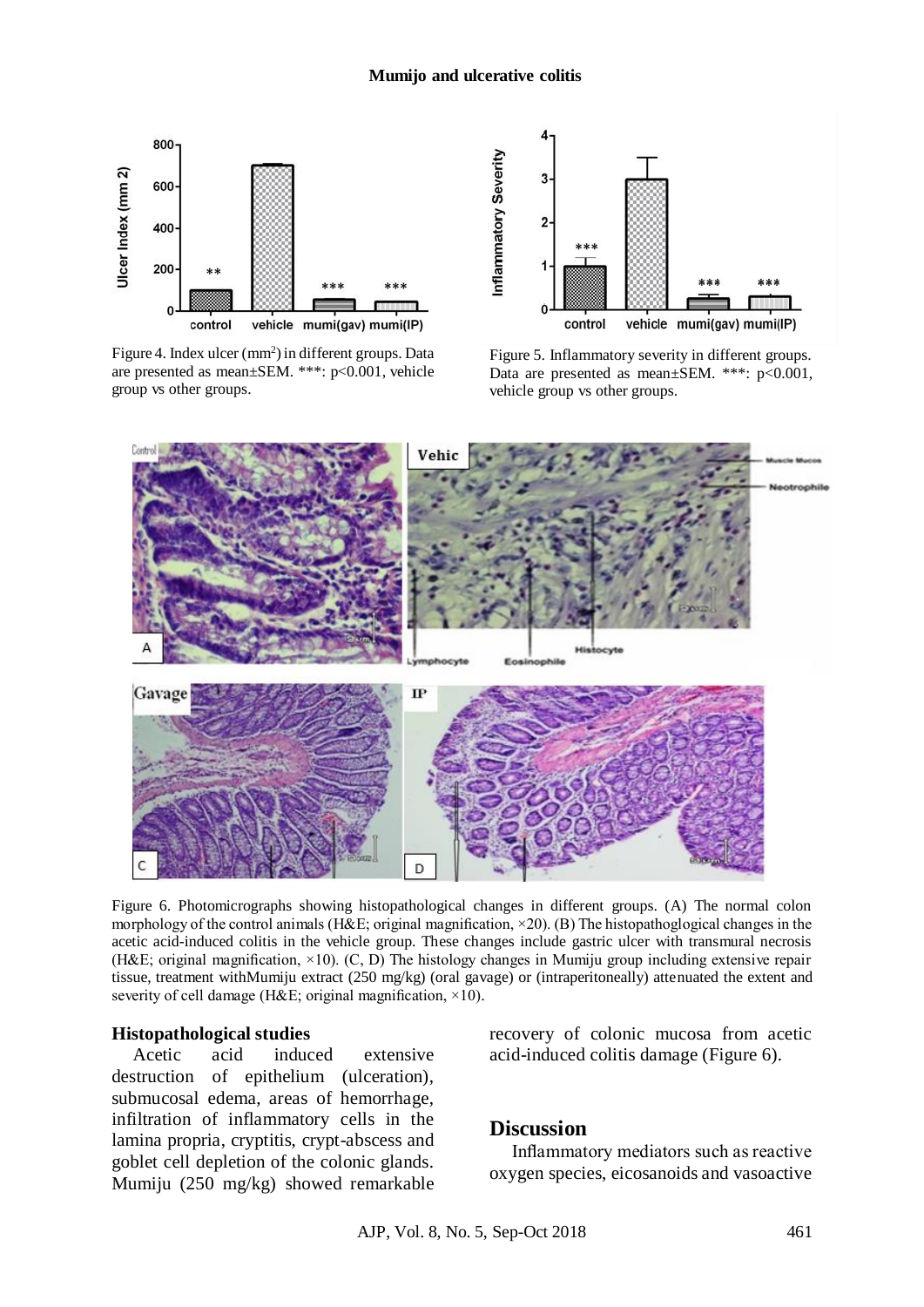amines play a prominent role in acetic acidinduced colitis and some other inflammatory models (Carty et al., 2000; Keshavarzi et al., 2012). The principle mechanisms involved include destruction of colon structure and mucosa barrier by chemical injury, enhanced vessel permeability, inflammatory mediator levels, and fibrin hydrolysis, and disturbance of cruor process.

In the present study, we declared that Mumiju administered via both routes significantly inhibited the activity of lipid peroxides in the colonic tissue. It is therefore reasonable to assume that treatment with Mumiju improves colonic oxidative balance in animals with colitis, because Mumiju was able to lessen the level of MDA, a good indicator of lipid peroxidation. Increased lipid peroxidation products in colonic tissue can start a vicious cycle that creates more reactive metabolites, which in turn deplete the cellular antioxidants such as vitamin C and E and finally worsen inflammation and ulceration (Carty et al., 2000). In agreement with the current findings, we previously showed that Mumijo have antiulcer activity via reduction of gastric acid secretion and pepsin levels in an acetic acid-induced gastric ulcer model [\(Shahrokhi e](https://www.ncbi.nlm.nih.gov/pubmed/?term=Shahrokhi%20N%5BAuthor%5D&cauthor=true&cauthor_uid=25709338)t al., 2015).

Our study also showed that treatment with Mumiju increased the GPX levels and restored its levels near the normal levels. GPX is involved in different mechanisms including the synthesis and repair of DNA, recycling of vitamins C and E, prevention of free radicals-induced damage, improvement of the antioxidant activity of vitamin C, and facilitation of the transport of amino acids and plays a principle role in detoxification (Chavan et al., 2005).

The protective effect of Mumiju on acetic acid-induced colitis in rats was well confimed by the histopathological studies. In agreement with our study, the incidence of ulcers induced by cysteamine in rats and histamine in guinea pigs also significantly reduced in duodenal ulcers following

pretreatment with Mumijo (Goel et al., 1990). The antioxidant and antiinflammatory effects of this exudation have been also extensively presented in some other studies. For instance, it was shown that alterations in the antioxidant status following ulceration, implies that free radicals may be associated with gastric mucosal damage in rats (Repetto et al., 2002). The results obtained from Mumijutreated acetic acid-induced colitis in the present study, is in well correlation with some previous studies. Ghazi et al., showed Shilajit treatment reduced IL-10, IL-6, IL-1β, and TNF-α levels, following hepatic injury induced by administration of a single dose of acetaminophen 500 mg/kg (Ghaaazi et al., 2018). In addition, Mumijo had significant anti-inflammatory effects in chronic inflammation. There are some documents showing that Mumijo increases superoxide dismutase, catalase, and glutathione peroxidase activities in rats (Bhattacharya et al., 1995). Also, Mumijo can significantly decrease carrageenaninduced edema in rats paw (Ghosal et al., 1990). In some scientific reports, it has also been described that Mumijo has antiallergic effects on histamine release and causes mast cells degranulation (Ghosal et al., 1989).

Mumijo, as an ancient therapy for treatment of various diseases, gained attention because of its anti-oxidant, immune- modulating, and anti-aging effects. It contains humus (60–80 %), benzoic acid, hippuric acid, fatty acids, ichthyol, albuminoids, dibenzo-a-pyrones, essential oils, and various vitamins and minerals, such as B1 and B2 (Ghosal et al, 1991; Frolova et al., 1996). It is supposed that the main biological effects of Shilajit depend on the presence of fulvic acid, humic acid, and dibenzo-a-pyrones, which are carrier molecules for active components (Al-Himaidi et al., 2003). Antioxidant properties of Mumijo extract can be attributed to the presence of dibenzopyrones and fulvic acids (FA) (Rajesh et al., 2008).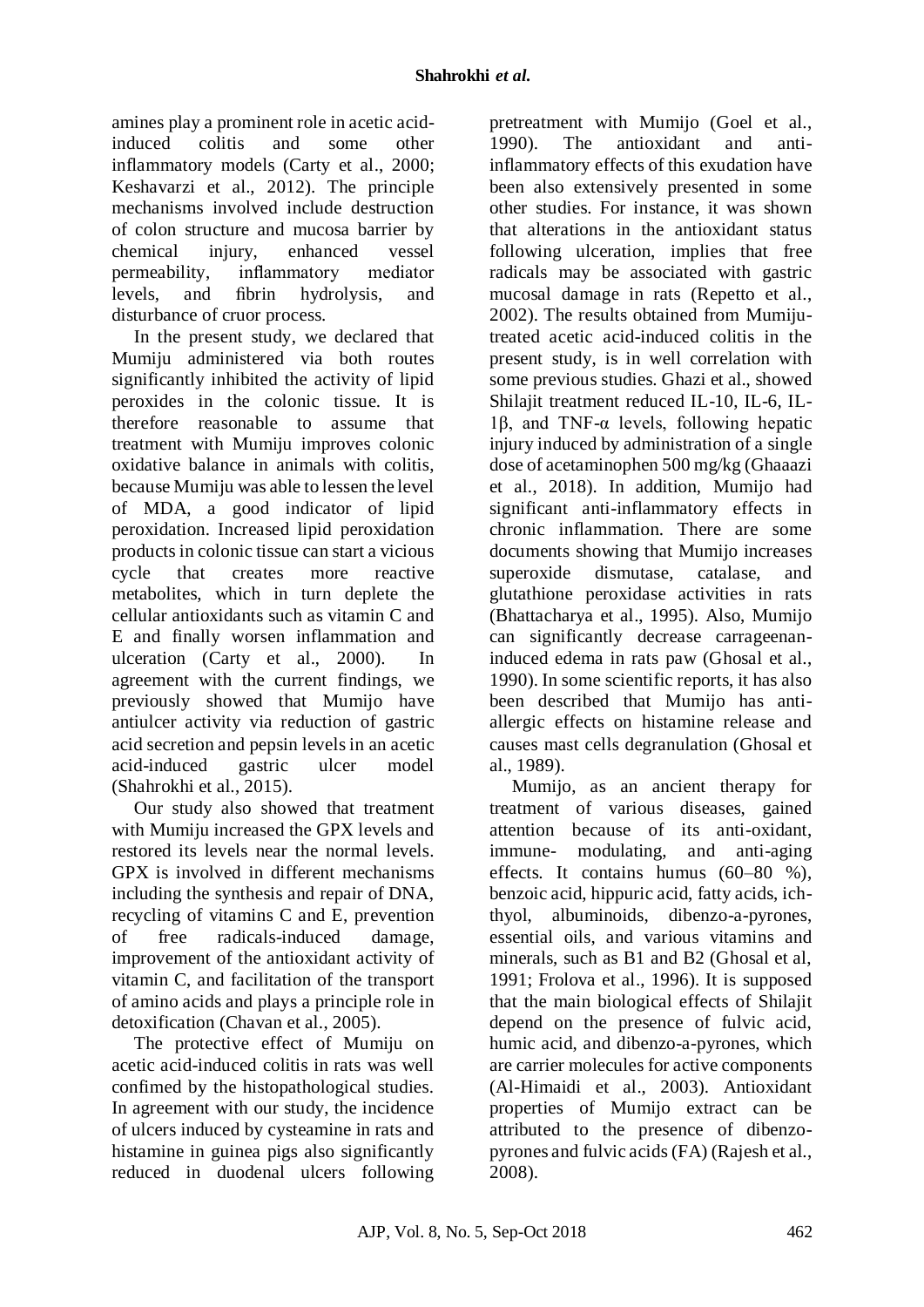In conclusion, the present data suggest that treatment with Mumiju prevents acetic acid-induced colitis in rats and this protective effect may be at least in part, due to its antioxidant and anti-inflammatory actions. However, further investigations are necessary to evaluate whether a similar efficacy can be achieved in other models of experimental colitis that simulate human inflammatory bowel disease and also evaluate the post-treatment effect of Mumiju in acetic acid-induced colitis.

### **Acknowledgment**

The authors are thankful for contributions of those who helped to carry out this study.

### **Conflicts of interest**

There are no conflicts of interest.

### **References**

- Agarwal SP, Khanna R, Karmarkar R, Anwer MK, Khar RK. 2007. Shilajit: A review. Phytother Res, 21:401–405.
- Al-Himaidi AR, Mohammed U. 2003. Safe use of salajeet during the pregnancy of Female mice. Online J Biol Sci, 3:681–684.
- Aiello A, Fattorusso E, Menna M, Vitalone R, Schröder HC, Müller WE. 2011. Mumiju traditional medicine: Fossil deposits from antarctica (chemical composition and beneficial bioactivity) Evid Based Complement Alternat Med, 738131.
- Bhattacharya SK, Sen AP, Ghosal S. 1995. Effects of shilajit on biogenic free radicals. Phytother Res, 9:56–59.
- Bhattacharya SK, Ghosal S. 1992. Effect of Shilajit on rat brain monoamines. Phytother Res, 6:163–164.
- Carty E, De-Brabander M, Feakins RM, Rampton DS. 2000. Measurement of in vivo rectal mucosal cytokine and eicosanoid production in ulcerative colitis using filter paper. Gut, 46; 487–492.
- Chavan S, Sava L, Saxena V, Pillai S, Sontakke A, Ingole D. 2005. Reduced glutathione: importance of specimen collection. Indian J Clin Biochem, 20; 150-152.
- Cooper HS, Murthy SN, Shah RS, Sedergran DJ. 1993. Clinicopathologic study of

dextran sulfate sodium experimental murine colitis. Lab Invest, 69: 238-249.

- Dieleman LA, Palmen MJ, Akol H, Bloemena E, Pe<sup> $\circ$ </sup>a AS, Meuwissen SG, Van Rees EP. 1998. Chronic experimental colitis induced by dextran sulphate sodium (DSS) is characterized by Th1 and Th2 cytokines. Clin Exp Immunol, 114:385-391.
- Fiocchi C. 1998. Inflammatory bowel disease: etiology and pathogenesis. Gastroenterology 115, 182–205.
- Frolova LN, Kiseleva TL. 1996. Chemical composition of mumijo and methods for determining its authenticity and quality (a review). Pharm Chem J, 30:543–547.
- Garedewa A, Feist M, Schmolz E, Lamprecht I. 2004.Thermal analysis of mumiyo, the legendary folk remedy from the Himalaya region. Thermochim Acta, 417:301–309.
- Ghaaazi [F ,](https://jmums.mazums.ac.ir/search.php?sid=1&slc_lang=en&auth=Ghaaazi+Firozsalari) [Shahrokhi N ,](https://jmums.mazums.ac.ir/search.php?sid=1&slc_lang=en&auth=Shahrokhi) [Khaksari M ,](https://jmums.mazums.ac.ir/search.php?sid=1&slc_lang=en&auth=Khaksari+Hadad) Asadikaram G, [Atashbar J.](https://jmums.mazums.ac.ir/search.php?sid=1&slc_lang=en&auth=Atashbar) 2018. Effect of Shilajit on the levels of pro-inflammatory and anti- inflammation cytokines in hepatic injury in male rats. Journal of Mazandaran University of Medical Sciences, 27, 1-13.
- Ghannadi A, Zolfaghari B, Shamashian S. 2011. Necessity, importance and applications of traditional medicine in different ethnic. J Tradit Med Islam, 13:161– 176.
- Ghosal S. 1990.Chemistry of shilajit, an immunomodulatory ayurvedic rasayan. Pure Appl Chem (IUPAC), 62:1285–1288.
- Ghosal SK, Kumar Y, Srivastava R, Goel RK, Dey R, Bhattacharya SK. 1988. Antiulcerogenic activity of fulvic acids and 4' methoxy-6-carbomethoxybiphenyl isolated from shilajit. Phytother Res, 2:187–191.
- Ghosal S, Lal J, Singh SK, Dasgupta G, Bhaduri J, Mukhopadhyay M, et al. 1989. Mast cell protecting effects of shilajit and its constituents. Phytother Res, 3:249–252.
- Ghosal S, Lal J, Singh SK, Goel RK, Jaiswal AK, Bhattacharya SK. 1991.The need for formulation of shilajit by its isolated active constituents. Phytother Res, 5:211–216
- Ghosal SL, Jaiswal AK, Bhattacharya SK. 1993. Effects of Shilajit and its active constituents on learning and memory in rats. Phytother Res, 7:29–34.
- Goel RK, Banerjee RS, Acharya SB. 1990. Antiulcerogenic and antiinflammatory studies with shilajit. J Ethnopharmacol, 29:95–103.